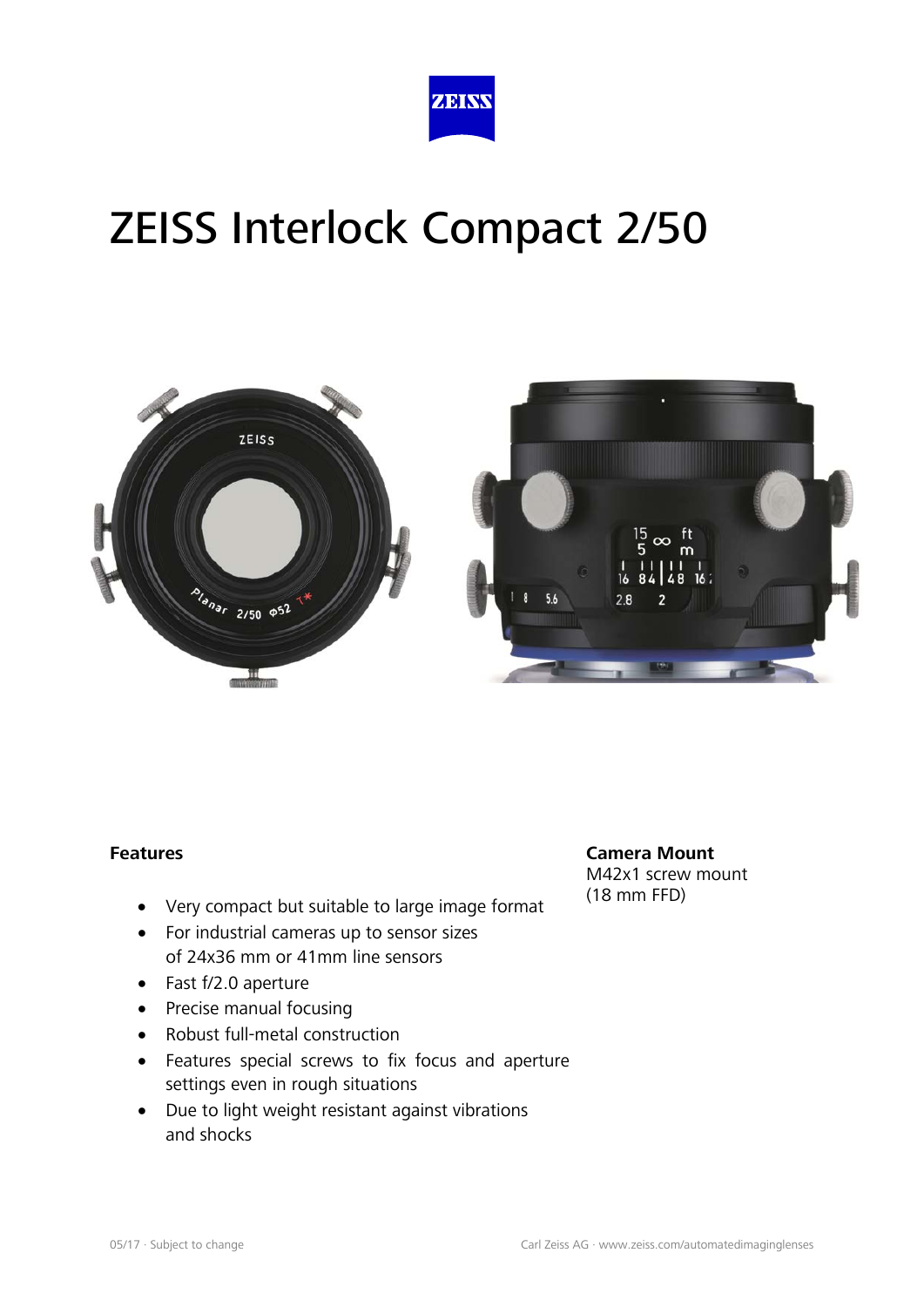

### **Technical Specifications**



| $54.0 \, \text{mm}$ (inf.) | 49.4 mm | $\varnothing$ = 62.0 mm | 11.72 mm (inf.) | $152.61$ mm (inf.) |
|----------------------------|---------|-------------------------|-----------------|--------------------|

| <b>Focal length</b>                      | 50 mm                                          |
|------------------------------------------|------------------------------------------------|
| <b>Aperture range</b>                    | $f/2 - f/22$                                   |
| Number of elements / groups              | $6/4$                                          |
| Min. working distance (object to sensor) | 450 mm (1.47 ft.) – $\infty$                   |
| Min. free working distance               | 370 mm (1.21 ft.) – $\infty$                   |
| Angular field* (diag. / horiz. / vert.)  | 46 / 39 / 26°                                  |
| Max. diameter of image field             | 43 mm (1.7")                                   |
| <b>Flange focal length</b>               | 18,0 mm                                        |
| Coverage at close range                  | 248 x 165 mm (9.7 x 6.5"), line 282 mm (11.1") |
| Image ratio at close range               | 1:6.9                                          |
| <b>Filter-thread</b>                     | M 52 x 0.75                                    |
| Weight                                   | 374 g (0.8 lbs.)                               |
| <b>Camera mount</b>                      | M42 (18.0 mm FFD)                              |

*\* referring to 24 x 36 mm format resp. 43 mm line*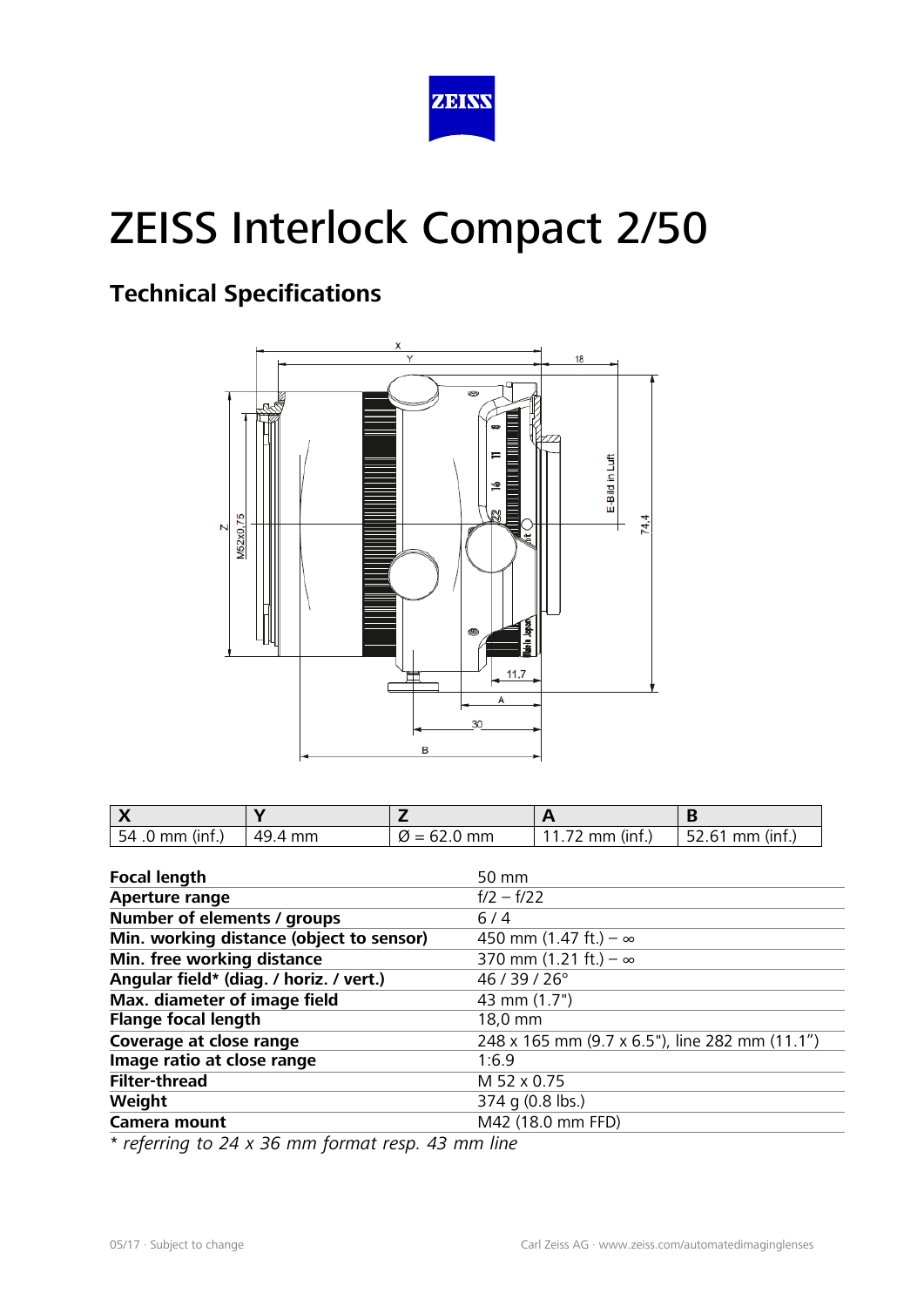

### **Relative Illuminance\***



#### **E [%]**

The relative illuminance shows the image brightness over the image height u' in relation to the image center.

|      | F-Number 2,0 |
|------|--------------|
|      | F-Number 4.0 |
| ____ | F-Number 8.0 |

### **Relative Distortion\***



#### *\*Data for infinite focus setting*

#### **V [%]**

The relative distortion shows the deviation of the image height from the expected image height u' in percent.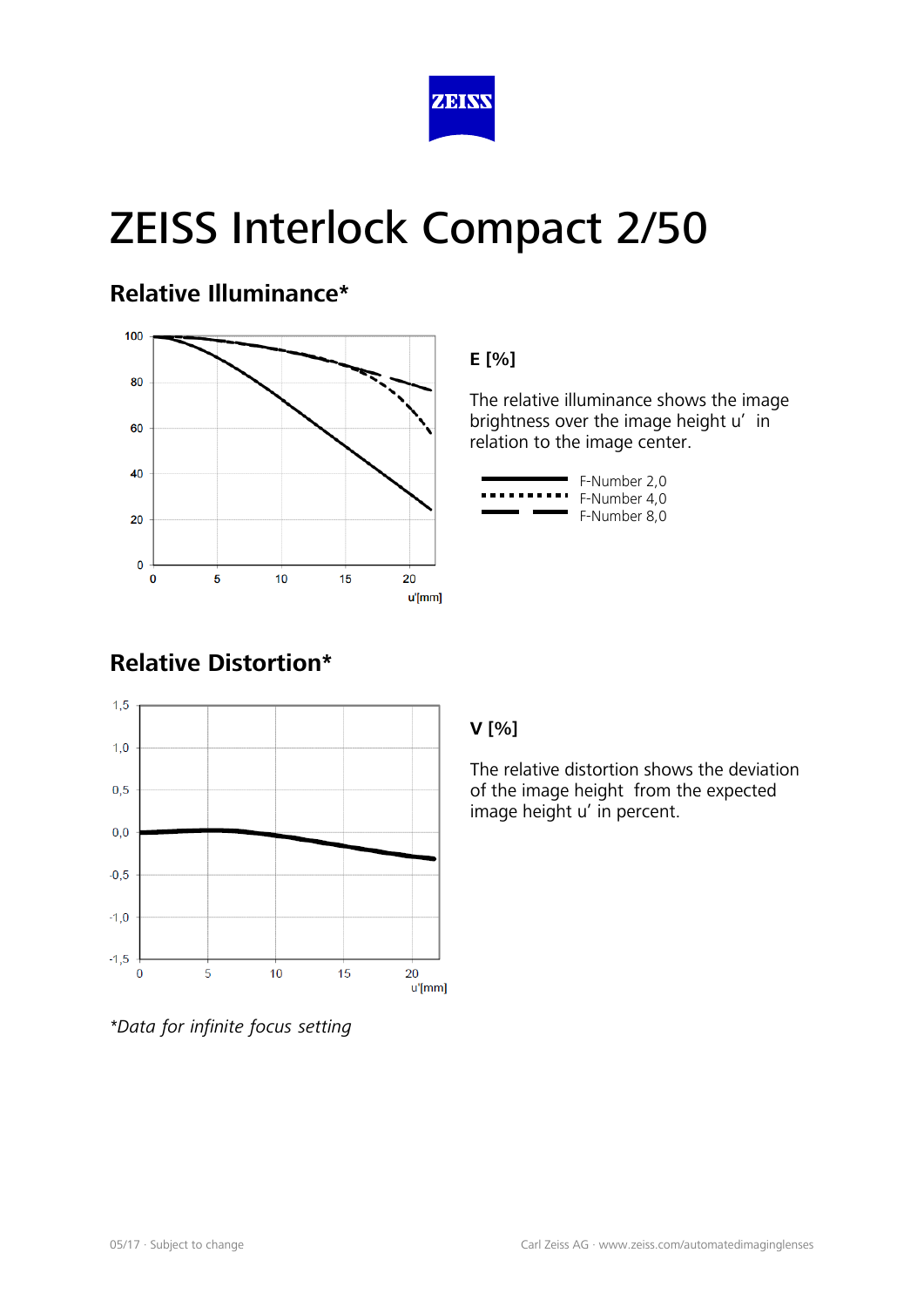

### **MTF Charts\***



*<sup>\*</sup>Data for infinite focus setting*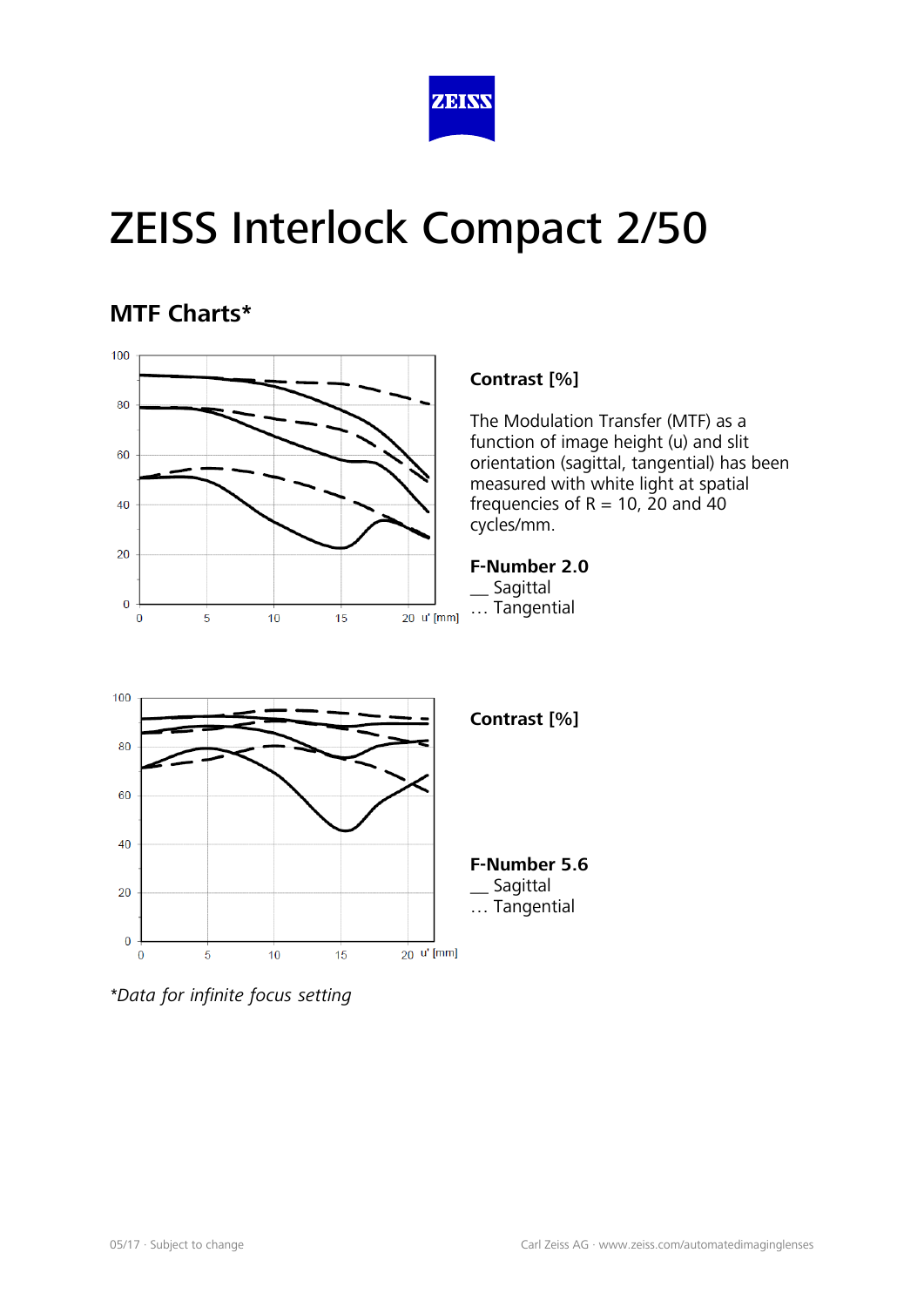

### **Spectral Transmission**